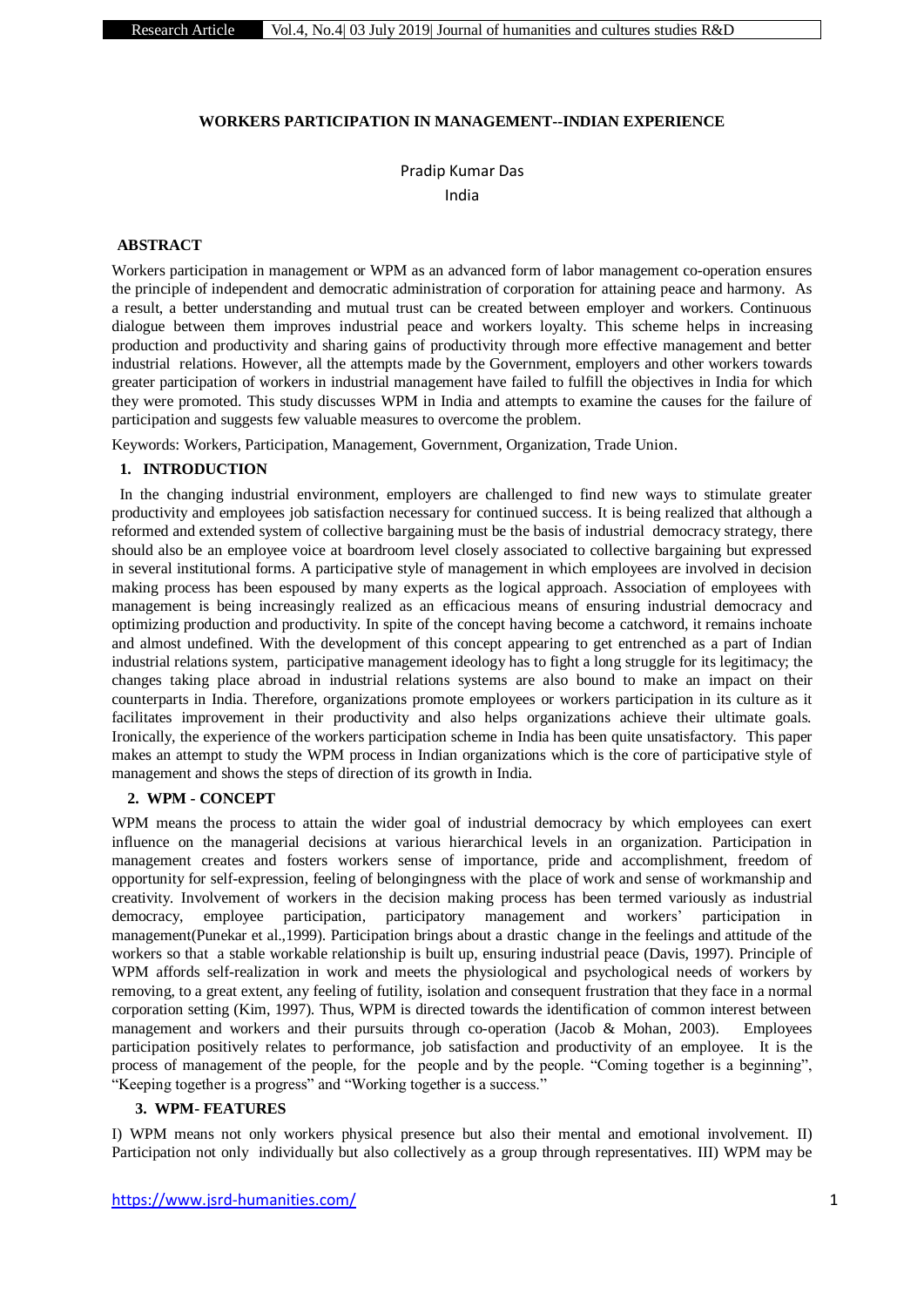formal or informal. In both cases, it is a system of communication and consultation whereby employees can express their opinions and contribute to managerial decision making.

# **4. LEVELS OF WPM**

The following are the levels of participation listed in hierarchical ascending order:

- o Informative participation: Employees receive information of major aspects and express their views.
- o Consultative importance: Workers are merely consulted on the matters of employee welfare.
- o Associative participation: In this level, the managers and workers jointly take decisions. Administrative participation: It ensures more workers participation in discharge of managerial functions.
- o Decisive participation: Decisions are taken collectively and both are equally responsible and accountable for the success or failure based on such decision.

## **5. IMPORTANCE Of WPM**

The following are the arguments in favor of WPM:

- Higher productivity: Fullest co-operation between labor and management increases productivity.
- Greater commitment: An important prerequisite for greater individual commitment is the individual's involvement and opportunity to express at the work place.
- Reduced industrial unrest: Participation tries to remove or at least minimize industrial unrest and conflicting interests by substituting it with cooperation, homogeneity and common interests.
- Improved decisions: Participation tends to break down the barriers and makes the information available to managers. Quality of decisions is such improved.
- Human resource development: Participation provides education to workers in the management of industry and fosters initiative and creativity among them.
- Reduced resistance to change: Participation in the decision making process have had an opportunity to workers to know what to expect and why. Their resistance to change is reduced.

# **6. RATIONALE OF THE STUDY** .

I)Identifying the importance of participative management to improve quality of managerial decisions and team work.II) Identifying the main barriers to the participative management.III) Offering suggestions to overcome the problems in India.

# **7. STATEMENT OF THE PROBLEM**

WPM is the participation of the workers in decision-making as well as various important aspects of an organization which has been accepted as a fundamental concomitant of harmonious labor management relations. The need for the researcher to study WPM is to find out the workers need level in India.

# **8. MATERIALS AND METHODS/TECHNIQUES**

# *8.1 METHODOLOGY AND LIMITATION OF THE STUDY*

The study has used both primary data and secondary data to review the experiences in India. Although the study is basically theoretical one, an attempt has also been made to support the theoretical aspect empirically. Primary data is collected by means of interview schedule. Secondary data is collected through the booklets, websites and company reports. Simple random sampling appearing convenient to the researcher or the management of the organization has been adopted. Various statistical tools and techniques have been used for the study. The study has taken reputed sensex companies in India falling under the category of technology, cement, infrastructure, auto, etc. A sample of 100 has been chosen from the total population of 500. Views of trade union leaders, office bearers of different management associations and government officials were also obtained through personal interviews on scheduled questionnaires. Tentative questionnaires were pre-tested with different personnel. Questions reported as inappropriate and difficult to understand or poor spread of responses have been revised or refrained to meet the requirement. Further, in the questionnaire itself there were inbuilt checks by way of open end/qualitative questions which points out the wrong responses to the quantitative aspects in the questionnaire, and in that case after sometimes the respondents were interviewed again after clarifying their doubts to get the true responses of the respondents as far as possible. Accuracy of the study depends on secondary data and the information supplied by the respondents. As time attitude of the employee changes from time to time, the results of the period may not be applicable in the long run.

# 8.1.1 LITERATURE REVIEW

Review of literature shows that demand is emanating from diverse sources within society for employee participation. In India, at National Thermal Power Corporation(NTPC), Andhra Pradesh, WPM is effectively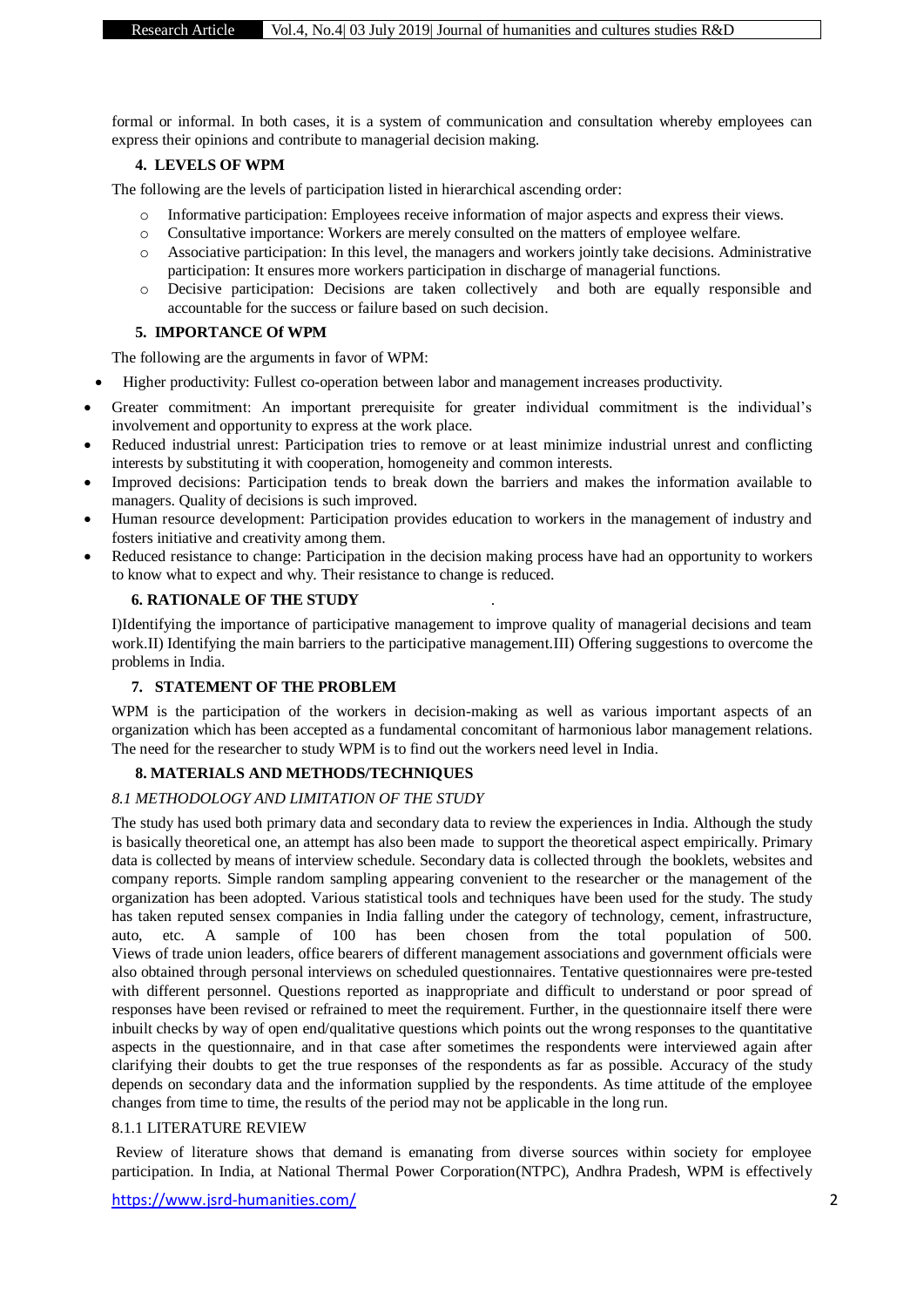functioning (Singh and Siwach,2013). Kumar and Taunk in their study on NTPC found that the management with the help of workers is capable of taking fruitful decisions regarding policy making, service conditions, productivity, manufacturing supervision and administration(Kumar and Taunk,2013). Narain observed management's lack of faith in WPM causes failure of participative approach in India. Indian workers in general are neither interested nor competent in participative management" (Narain, 1986). But to its contrary in the report of employee participation in India, it is mentioned that it would be mistake to write off participation in India as a failure. Limited forms of participation such as consultations, quality circles appear relatively more successful and sustainable( Sen,2012). Armstrong viewed to work joint consultations well, it is necessary to first define, discuss and agree on its objective (Armstrong, 2003).Prasanna and Desai in their study found that the causes for failure of quality circle in India were more emphasis to organizational improvement rather than improvement of people. Work associated to quality circle was left to the external consulting agency (Prasanna and Desai, 2011). Emmott in his research concluded that joint consultations have positive effect on employee attitudes, reassuring employees that their interests are not being ignored when key decisions are taken(Java, S.A., and Okpu,T., 2014).. Milner et al defined suggestion scheme as a formalized mechanism which encourages employees to contribute constructive ideas for improving the organization in which they work(Milner et al.,1995). Du Plessis and Paine concluded the initial view should be the assumption that all suggestions are beneficial until the evaluation proves otherwise (Du Plessis and Paine,2007).The Interuniversity Center for European Commission's DG MARKT's thirty years of pilot project throughout 31 countries confirmed that companies partly or entirely owned by their employees are more profitable, create more jobs and pay more taxes than their competitors without employee ownership (Report,2014).Tung,Amy,Baird,KevinSchoch,Herbert examined the relationship between specific organizational factors and found positive relation..Effectiveness of environmental management is measured in respect of effectiveness of environmental management processes and environmental performance (Tung,Amy,Baird,KevinSchoch, Herbert, 2014). International Institute of Labor Studies defines workers participation as the participation resulting from the practices which increase the scope for employees share of influence in decision making at different tiers of organizational hierarchy with concomitant assumptions of responsibility (**(**Arrigo, G., and Casale, G., 2010).

### **9. AREA AND DESCRIPTIONS**

#### *9.1 WPM IN INDIA*

WPM in India received importance only after Independence. Industrial Disputes Act, 1947 was the first step in this direction which recommended for the setting up of works committees, joint management councils were established in 1950 which enhanced labor participation in management. Since July 1975, the two-tier participation called shop councils at shop level and joint councils were introduced. Workers participation in Management Bill, 1990 was introduced in Parliament which provided scope for upliftment of workers.

### 9.1.1 OBJECTIVES OF WPM IN INDIA

Scope of WPM depends on the objectives set to be procured from the participative techniques in an organization. Participative purpose may vary from country to country owing to different political, social and economic atmosphere. In India, expectation of workers from participation has no exception. In this country, workers expect maximum profit from participation whereas the Government considers it as a means of increasing productivity and a part of dispute resolving machinery. Participation in India is basically taken as a means of information sharing regarding balance sheet, production, and economic status of the plant and a process of consultation on certain matters such as welfare program, safety, methods of work, etc.

### 9.1.1.1 PRE-REQUISITES FOR SUCCESSFUL PARTICIPATION IN INDIA

In the Indian context, directive principles envisage developing a participatory society to realize egalitarianism as an end in itself. From the Marxist perspective, participation as a successful management practice means strengthening the management control over labor in production process. Thus, the social value of participation in industrial management is of paramount importance when questions of decentralization of power as an ideology are examined. Ironically, the official proclamations and labor policy in India are absolutely at cross purposes. Workers participation has been stressed more as an instrument to enhance production and productivity, and to contain industrial conflict, rather than developing it as a 'value for its own sake.' The need of this scheme in Indian industries can be argued on the following grounds:

 Higher rate of labor turnover and absenteeism in Indian industries than that of developed countries of the world indicating dissatisfaction among workers can be detected and removed through the scheme WPM.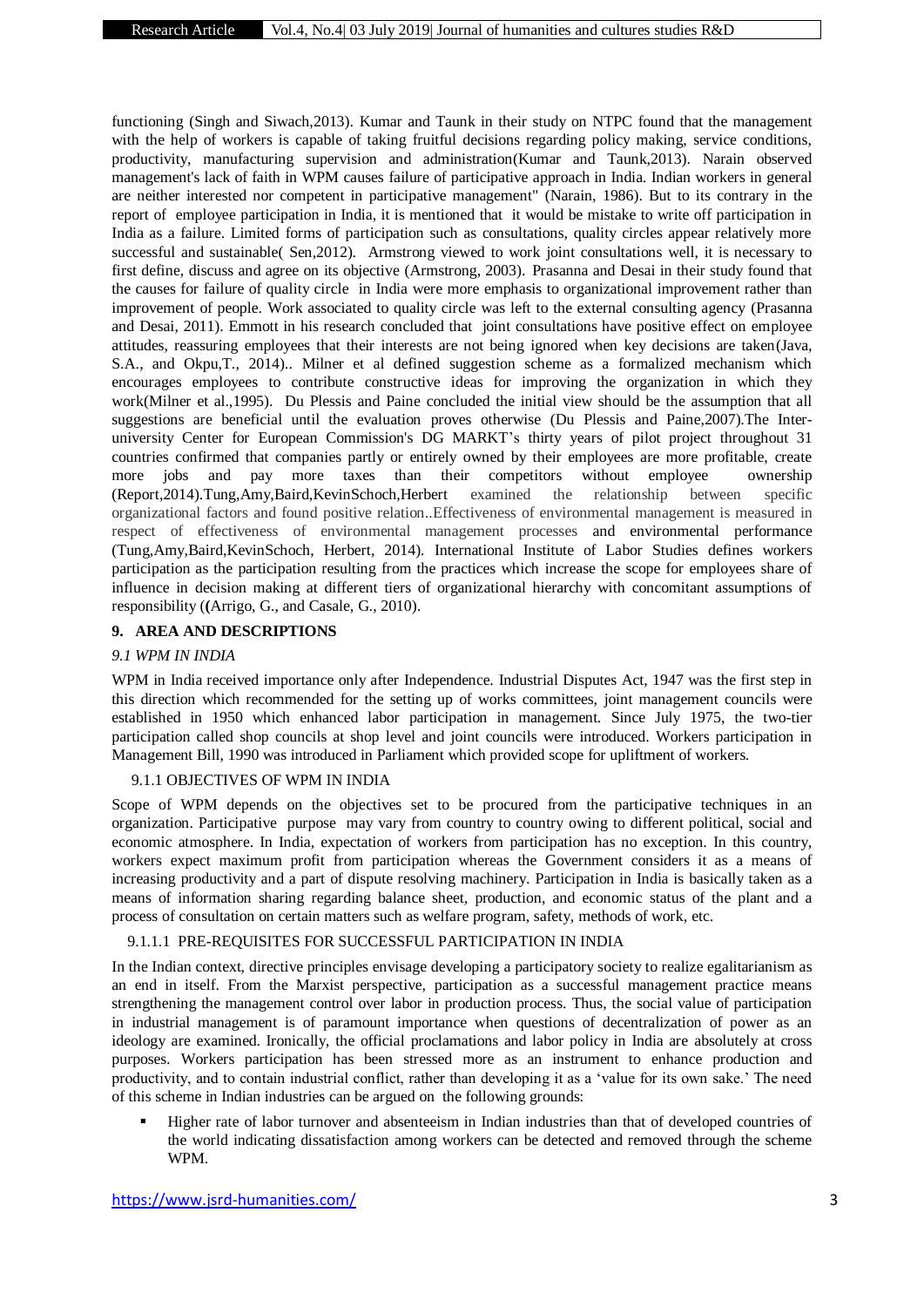- In India, both the production and productivity is less than that of many other developed countries of the world. Workers' extension of full cooperation and dedication towards management can increase both the production and productivity.
- Introduction of WPM scheme develops the sense of responsibility, better understanding and trust among workers.
- WPM removes misunderstandings by providing chance to discuss problems and feelings on a common platform and thus, is helpful in establishing suitable industrial relation in industries.
- Successful implementation depends on due recognition to the workers. In most cases, employers treat the workers as commodity and they feel that the workers are meant to carry out only the decisions of management; they are incompetent to take decisions independently.
- WPM makes the workers free from the humiliating feeling of being a mere instrument and changes the psychology of both the workers and employers in the industries. The basic idea is 'Live and Let Live'.
- With the change in atmosphere, workers have awakened and are aware of their rights, duties and powers. This scheme will be helpful in awakening them further and making them more responsible and sincere.

In India, most of the workers live below the poverty line and do not even get fair or need-based wages. Average workers have neither time, nor energy and interest in exercising their right to participate in the management at higher level. In such circumstances, full-fledged participation is not a practical proposition.

#### 9.1.1.1.1 FORMS OF WPM IN INDIA

There are different forms in which workers can participate in decision making process. They vary from organization to organization due to pattern of labor-management relations, level of workers involvement, different levels of management, etc. The following are the usual forms of participative management in India(Figure-1):



### **Figure-1: Forms of Participative Management in India**

Source: Author's own elaboration

#### **10. RESULTS AND DISCUSSIONS**

| Table-1: Association between Nature of Employment & WPM |  |
|---------------------------------------------------------|--|
|---------------------------------------------------------|--|

| https://www.jsrd-humanities.com/ |  |  |
|----------------------------------|--|--|
|                                  |  |  |
|                                  |  |  |
|                                  |  |  |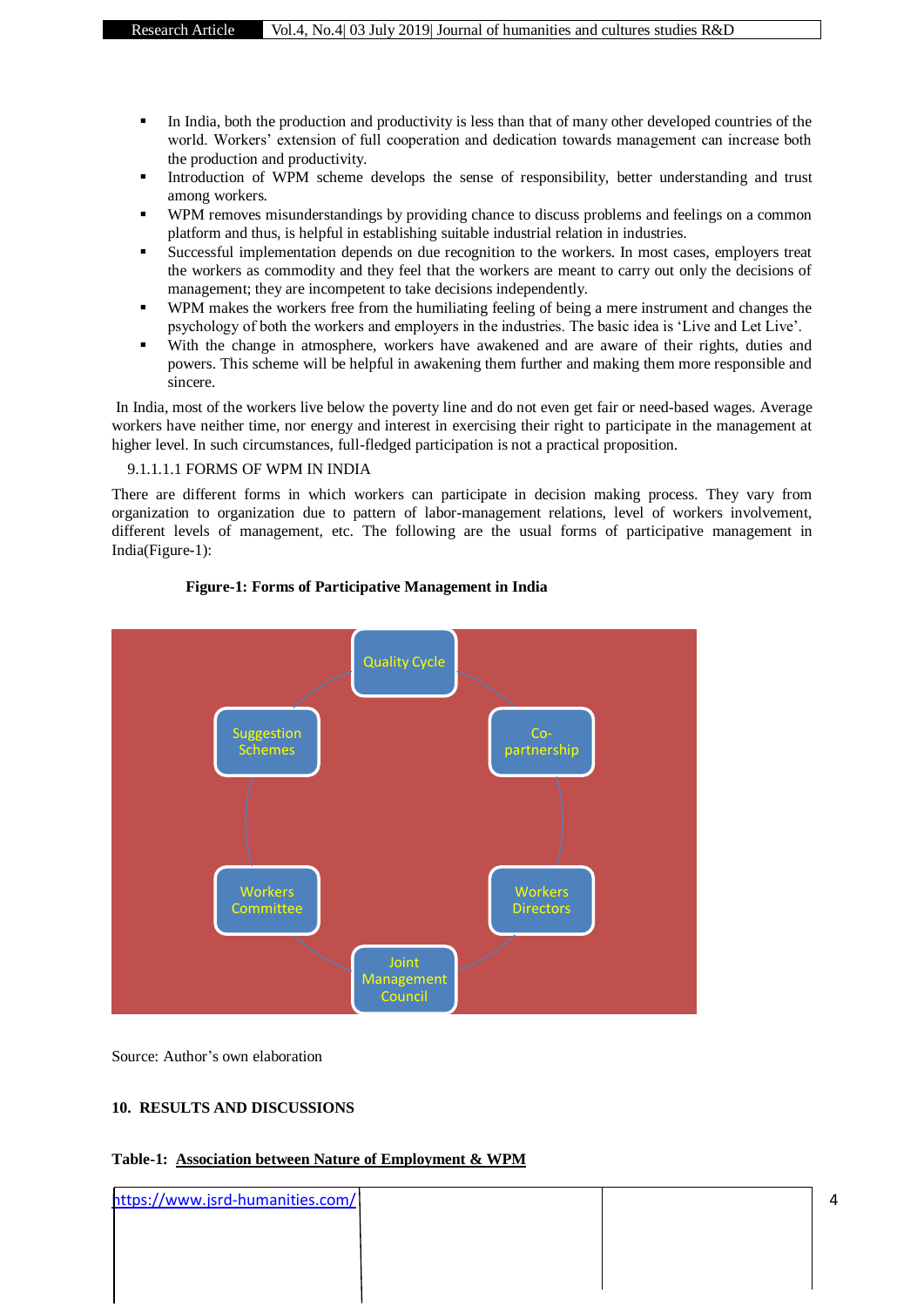# Research Article Vol.4, No.4| 03 July 2019| Journal of humanities and cultures studies R&D

| Nature Of Employment | Mean | <b>Standard Deviation</b> |
|----------------------|------|---------------------------|
|                      | 3.35 | .995                      |
| <b>WPM</b>           | 2.95 | .705                      |

Source: Primary source; Results computed

# **Table-2: Correlation between Nature of Employment & WPM**

|            |                            | Nature Of Employment | <b>WPM</b> |
|------------|----------------------------|----------------------|------------|
|            |                            |                      |            |
| Nature of  |                            |                      |            |
|            |                            |                      |            |
| Employment | <b>Pearson Correlation</b> | 1.5                  | $-.015$    |
|            |                            |                      |            |
|            | Sig. (2-tailed)            |                      | .907       |
| <b>WPM</b> | Pearson Correlation        | $-.015$              | 1.5        |
|            | Sig. (2-tailed)            | .907                 |            |

# source: Primary data; Results computed

Findings: Table.-1& 2 show that there exists a significant relation between nature of employment and WPM. Mean values 3.35 and 2.95 are positively correlated at 1 % level of significance.

| <b>Attributes</b> | Job satisfaction | Loyal   | Flextime | Participation | Environment | Welfare |
|-------------------|------------------|---------|----------|---------------|-------------|---------|
| Job               | 1.25             | .343    | .180     | .110          | .053        | .053    |
| Loyal             | .340             | 1.30    | $-.021$  | $-.042$       | $-.10$      | .035    |
| Flextime          | .190             | $-.022$ | 1.21     | .385          | .161        | .130    |
| Participation     | .104             | $-.043$ | .341     | 1.22          | .140        | .215    |
| Environment       | .063             | $-.102$ | .154     | .145          | 1.17        | .340    |
| Welfare           | $-.070$          | $-.035$ | $.112$ . | 210           | .341        | 1.15    |

## **Table- 3 : Correlation Analysis**

Findings: The above analysis **(**Table- 3) shows that there is a negative relationship between the factors job satisfaction, loyal, welfare, after flextime, participation& Environment; other pair of factors positively correlated.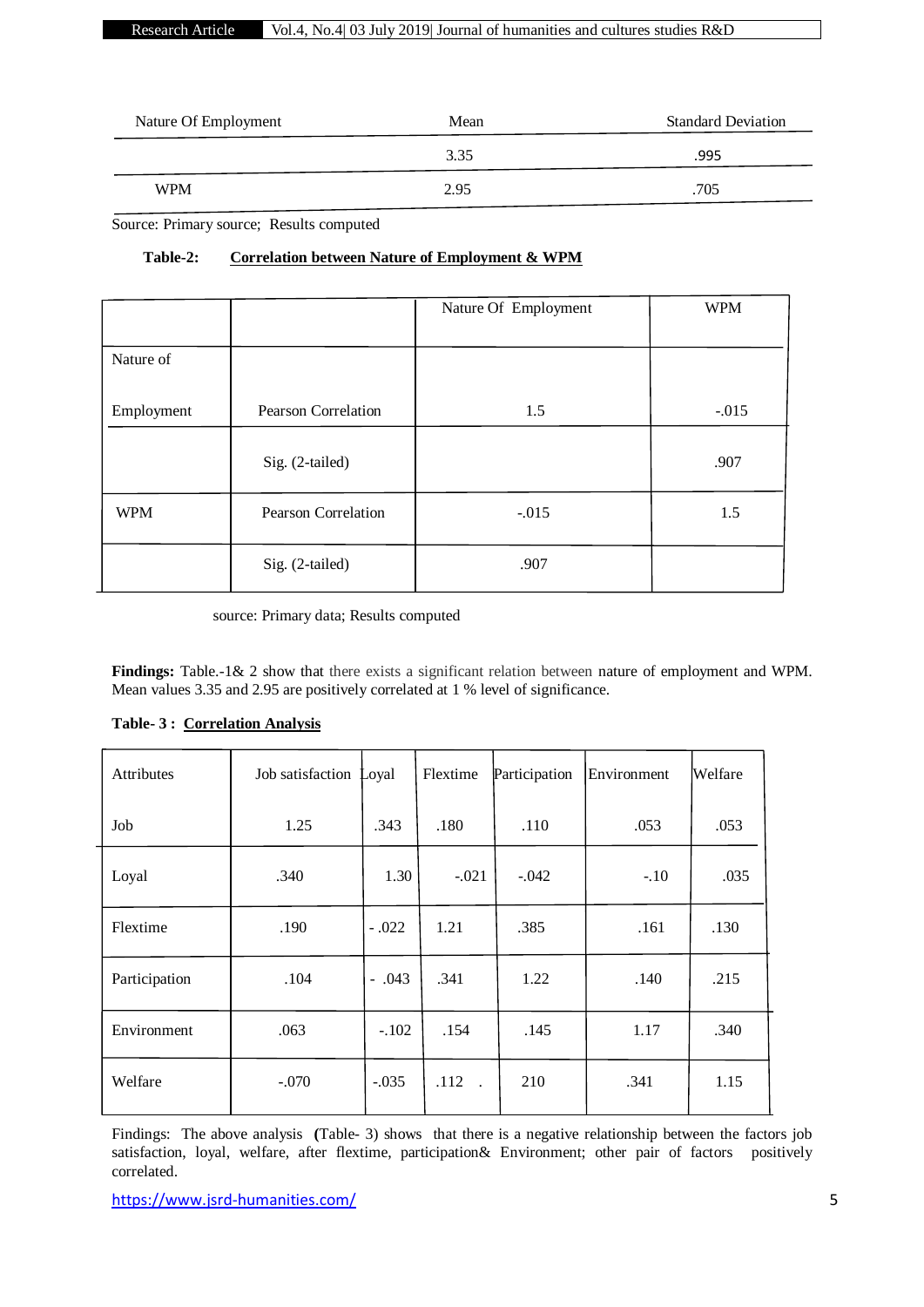| Attributes | No. of Respondents | Percentage |
|------------|--------------------|------------|
| High       | 70                 | 70         |
| Medium     | 20                 | 20         |
| Low        | 10                 | 10         |
| Total      | 100                | 100.0      |

# **Table-4: Distribution of Respondents by their Level of Participation**

Source: Primary data; Results computed

 Findings: From Table-4, it reveals that 70% of the respondents opined 'high',20% of the respondents opined 'medium', 10% of the respondents opined 'low' with the level of participation. Figure-2 also evidences the same.





| Table- 5: Distribution of Respondents by their Job Satisfaction |  |  |  |
|-----------------------------------------------------------------|--|--|--|
|                                                                 |  |  |  |

| Attributes                       | No. of Respondents | Percentage |
|----------------------------------|--------------------|------------|
| STRONGLY AGREE                   | 10                 | 10         |
| <b>AGREE</b>                     | 15                 | 15         |
| STRONGLY DISAGREE                | 55                 | 55         |
| <b>DISAGREE</b>                  | 20                 | 20         |
| https://www.jsrd-humanities.com/ |                    |            |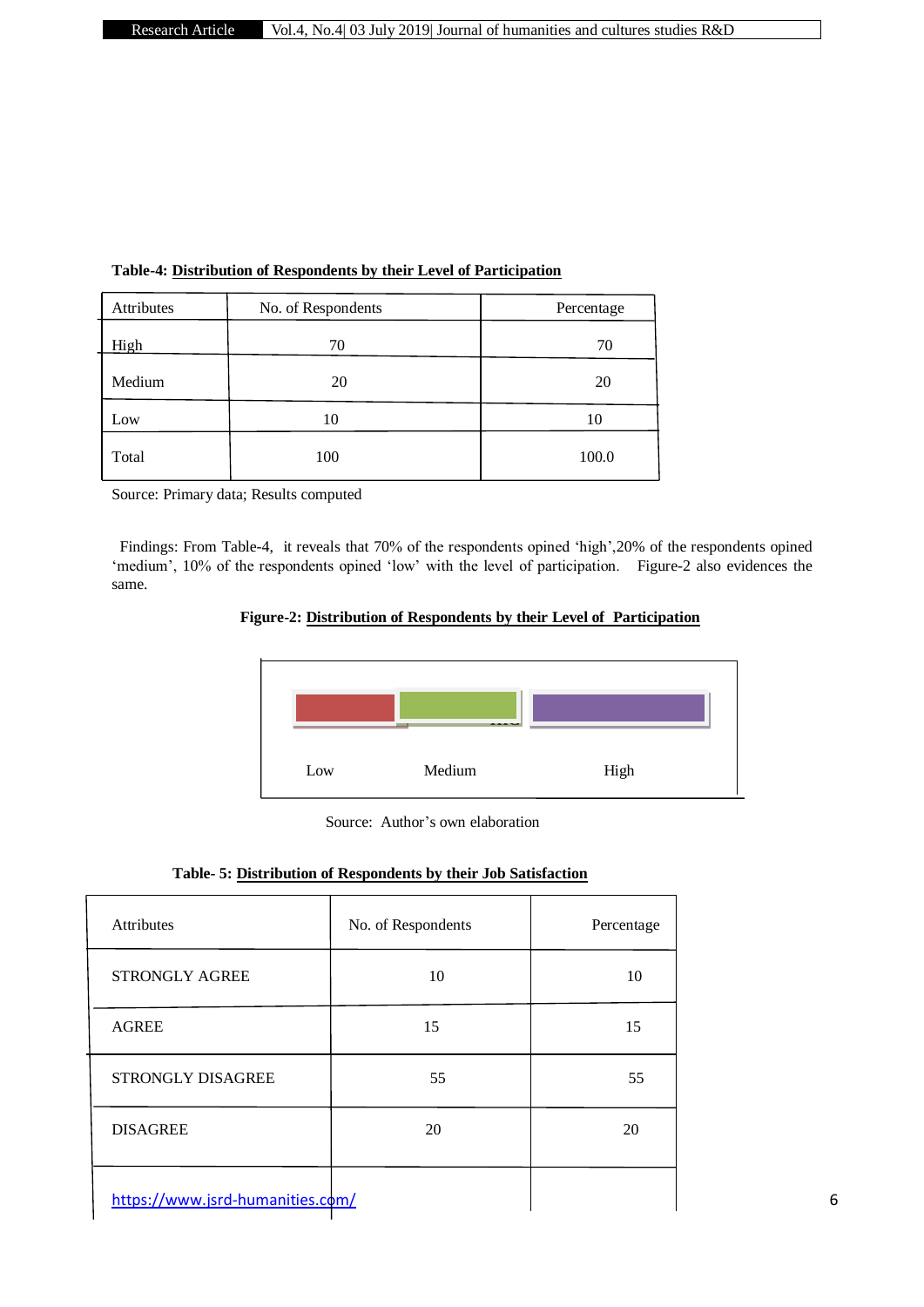Total 100.0

## Source: Primary data; Results computed

Findings: From Table- 5, it reveals that, 10% of the respondents strongly agree; 15% of the respondents agree; 55% of the respondents strongly disagree and 20% of the respondent's disagree with job satisfaction.Figure-3 also shows the similar picture.





| Attributes               | No. of Respondents | Percentage |
|--------------------------|--------------------|------------|
| <b>Strongly Agree</b>    | 5                  | 5          |
| Agree                    | 20                 | 20         |
| <b>Strongly Disagree</b> | 60                 | 60         |
| Disagree                 | 15                 | 15         |
| Total                    | 100                | 100.0      |

# **Table- 6: Distribution of Respondents by the Relationship**

Source: Primary data; Results computed

Findings: From Table- 6, it reveals that, 5% of the respondents strongly agree; 20% of the respondent agree; 60% of the respondents strongly disagree and 15% of the respondents disagree with the relationship. Figure-4 also evidences the same.

# **Figure-4: Distribution of Respondents by the Relationship**

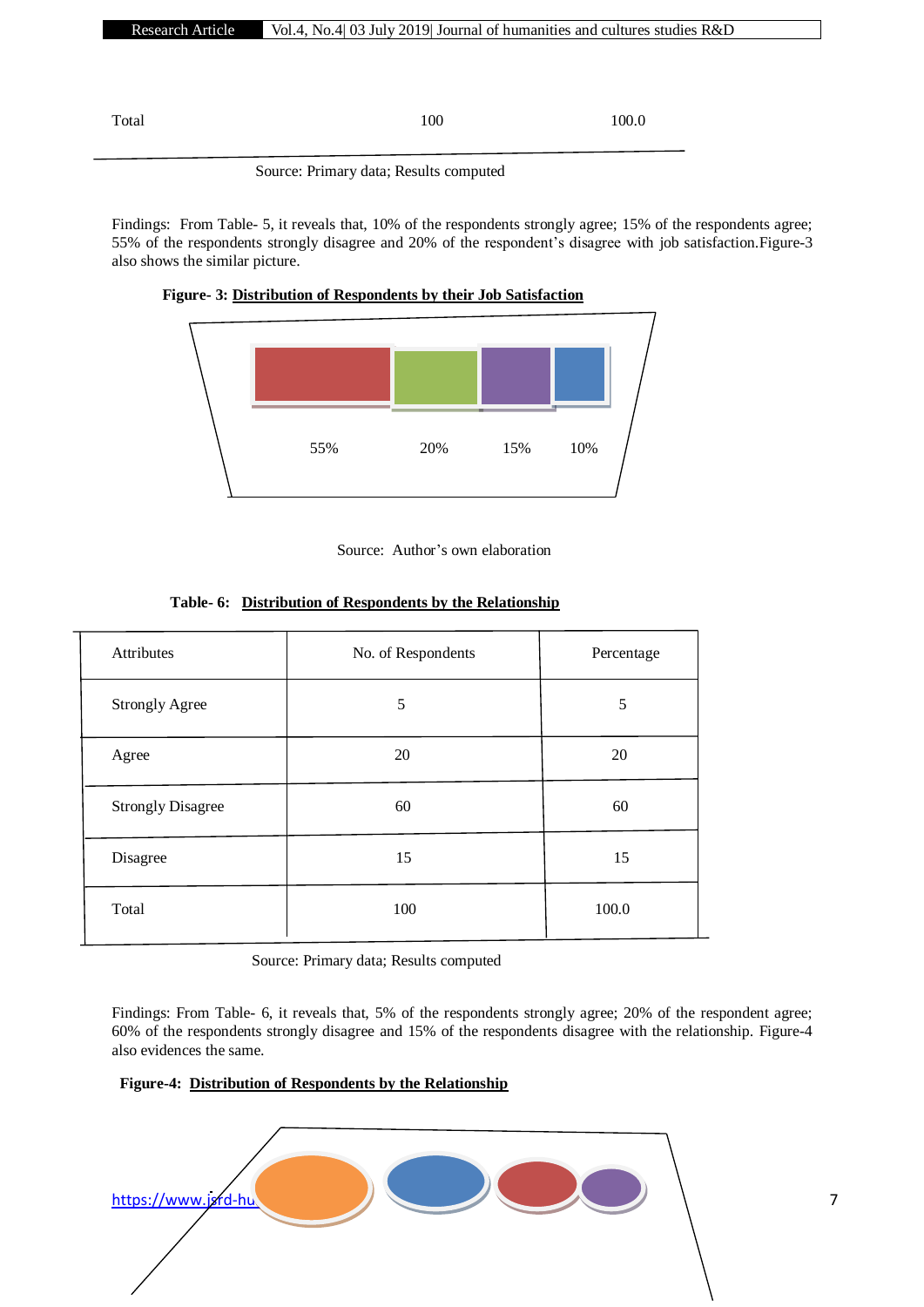60% 20% 15% 5%

Source: Author's own elaboration

### *10.1 REASONS FOR FAILURE OF WPM IN INDIA*

Industrial democracy is an integral part of the Indian labor policy. Framing legislative measures and schemes frequently for managers and workers to interact with each other demonstrates participation has not made much headway in India. A common stereotype often cited for this state of affairs is the reluctance of management. However, this area is a very complex one, the determinants of its success being a variety of endogenous and exogenous variables. In India, workers think them inferior and cannot express their views due to wide difference in education level and growth of management . In fact, humidification is category one enemy of developing healthy trade unionism (Saini, 1991). Representatives are too bashful and inferior to object. Thus in Indian work environment, literacy level and thinking on organization development has to grow more to make participation impressive. The most important reasons are:

- In the eyes of management, Indian workers are inefficient and uneducated and, thus, incompetent in taking decision. Sometimes a good decision remains unimplemented as it is not supported by the workers.
- $\checkmark$  Participation cannot be extended to complicated problems requiring specialized knowledge. Management today now demands services of experts well equipped with the modern methods and techniques for the jobs.
- $\checkmark$  Trade union movement predominated mainly with political ideologies is not strong in India. Participation can succeed only when labor can work on alike positions. Successful participation necessitates having one representative trade union. Trade unions in India suffer from multiplicity, inter and intra-union rivalry.
- $\checkmark$  Workers representatives in management have to perform the dual roles of workers spokesman and co-manager. Very few representatives have sufficient competent to assume the two incompatible roles.
- $\checkmark$  Trade union leaders have a tendency to give priority to political interests rather than workers cause due to their belongingness to various political parties. Groupies has gained firm grounds in the Indian industrial relations system.
- $\checkmark$  Workers participation schemes are initiated and sponsored by the Government. However, there is a lack of interest and initiative on the part of both the trade unions and employers.
- $\checkmark$  In India, labor laws practically govern all terms and conditions of employment at the workplace. Workers do not feel the urge to participate in management having an inherent feeling that they are born to serve and not to rule.
- $\checkmark$  Focus has always been on participation at higher levels; lower levels have no access to participate much in decision-making in the organizations. Existing half-hearted attempts aim at increasing productivity by improving labor-management relations rather than preparing workers for effective participation in management.
- $\checkmark$  Unwillingness of the employer to share powers with workers representatives, the disinterest of the workers and the superficial attitude of the Government towards participation in management are obstacles in the way of promotion of participative management.
- $\checkmark$  A purely advisory arrangement under which workers get information and express opinion have no influence on whether this opinion is taken into consideration or not does not possibly create much enthusiasm or even interest.
- $\checkmark$  Scope of discussion is limited to production, safety and welfare matters only whereas workers are interested in much broader gamut of matter, i.e. starting from finance, marketing, personnel policy, etc.
- $\checkmark$  Union does not offer full-hearted support to the committees since they feel that the union's interest will be affected. Much achievement cannot be expected from the existing archaic system of compulsory adjudication. For this, institution has had the most debilitating impact on the labor power in India (Saini, 1991a).
- In the contemporary debate on workers participation, trade unions pay lip sympathy to its actual acceptance. Thus, participation remains more in theory than in practice.
- In paternalistic managements, works committees are being used as instruments to stall formation of unions though such a practice falls clearly in the category of unfair labor practices on the part of employers as enumerated in the Industrial Disputes Act, 1947. Hostile and autocratic management causing collusion with the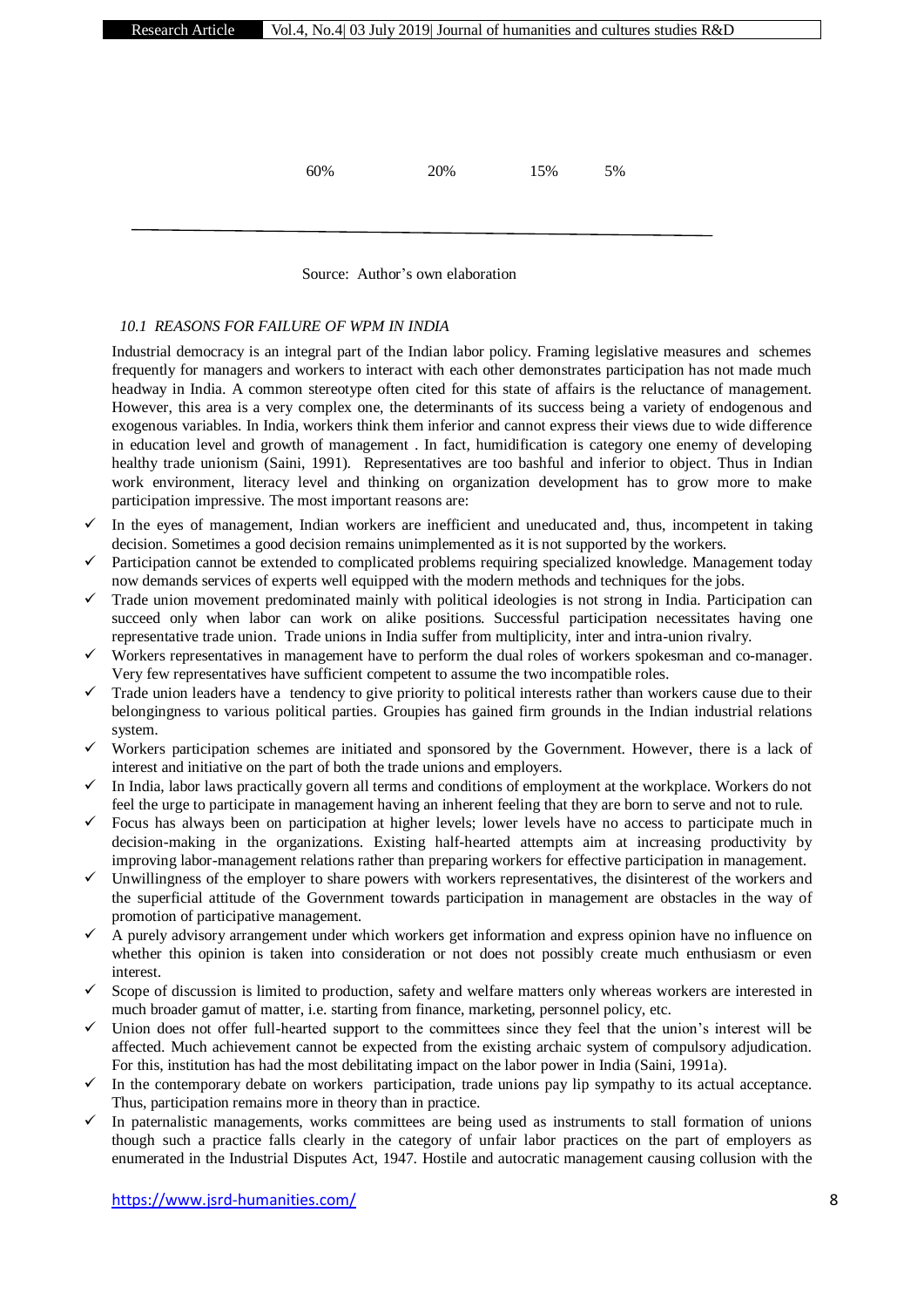bureaucracy and even the political executive often creates puppet and corrupt trade union leaders compromising workers interest in return of personal or political gains.

10.1. 1 MEASURES FOR MAKING PARTICIPATION EFFECTIVE

- Employers should adopt advancing outlook. They should consider the industry as a joint endeavor in which workers have an equal say. Employers and workers should agree on the objectives of the industry.
- Workers and their representatives should be provided education and training in the philosophy and process of participative management. Workers should be made aware of the benefits of participative management.
- There should be effective communication between workers and management in decisions having impact on them. They should recognize and respect the rights of each other.
- Participation should be continuous process and should start at the operating level of management. A joint educational programme for labor and management can bring about attitudinal changes on both sides and create mutual trust(Ramanujarn, 1990). In the Indian context, a sound knowledge about labor laws is essential for educating workers to this end.

The old adage "a worker is a worker, a manager is a manager; never the twain shall meet" should be replaced by "managers and workers are partners in the progress of business". In short, a change of "mind set" is called for making WPM effective in India.

# 10.1.1.1 CHALLENGES

A wider look is needed in the coming years to succeed workers participation without which it is trifling to pursue the democratization of workplace. Posterity will have to address to the following questions:

- The forum works committee has to be reviewed in view of its ineffectiveness, lack of interest on the part of trade unionists, and the misuse of some unscrupulous employers as a device to stall formation of unions.
- $\triangleright$  No second thoughts are needed on the inevitability of law on workers participation as the same is in consonance with the spirit of democratic and participatory way of life enshrined in the Constitution.
- $\triangleright$  The nuisance value of autocratic and paternalistic managements can be counteracted by strong trade union movement. For this, wider questions of dehumidification of the industrial relations system be examined on a priority basis for developing environment and to fully appreciate the value of participation.
- Five Year Plans have emphasized strongly on participation mechanism for increasing production and productivity. Working of the future labor policy shall have to adhere to such goal because productivitylinked participation has proved to be a mere rhetoric.
- $\triangleright$  Unless dichotomy between negotiation and participation is strictly adhered to, the future of workers participation in India is quite bleak.
- $\triangleright$  Indian trade unions cannot effectively organize workers education on their own as they suffer from financial crisis. It is, therefore, worthwhile to consider levying of cess on the value of industrial production to finance a state-created autonomous agency for managing workers education on a priority basis.
- $\triangleright$  Rulers have to set examples by resorting to and encouraging the use of elections for selecting representatives for various forums to be followed by workers. They will have to be viewed more positively than has been the case so far.
- $\triangleright$  Appropriate changes must be effected in the corporate laws to ensure accountability of management in operationalising the legislative intent.

# **11. CONCLUDING COMMENT**

The need is to develop participative management with the development of human resource rather than control it. The findings and suggestions of this study may be used by the management, trade unions and also Government for developing objective national policy in this regard and also designing specific participative scheme for particular organization. Suitable adaption of participative management and its acceptance in true sense by the partners in the industry may lead to industrial and economic growth of India. The lessons learnt from Indian experience can also help the other developing countries to take steps in this direction. Participation being a living and dynamic process, there can be no final or permanent solution in it. Hence, there is always need for research and in-depth studies in this area so as to bring out many revealing factors responsible for the success of this dynamic process of participation under different situation and context. In the light of the discussions, it may be mentioned here that there is considerable scope for the development and implementation of appropriate employee participation programme in several sectors of national economy.

# **12. CONCLUSION**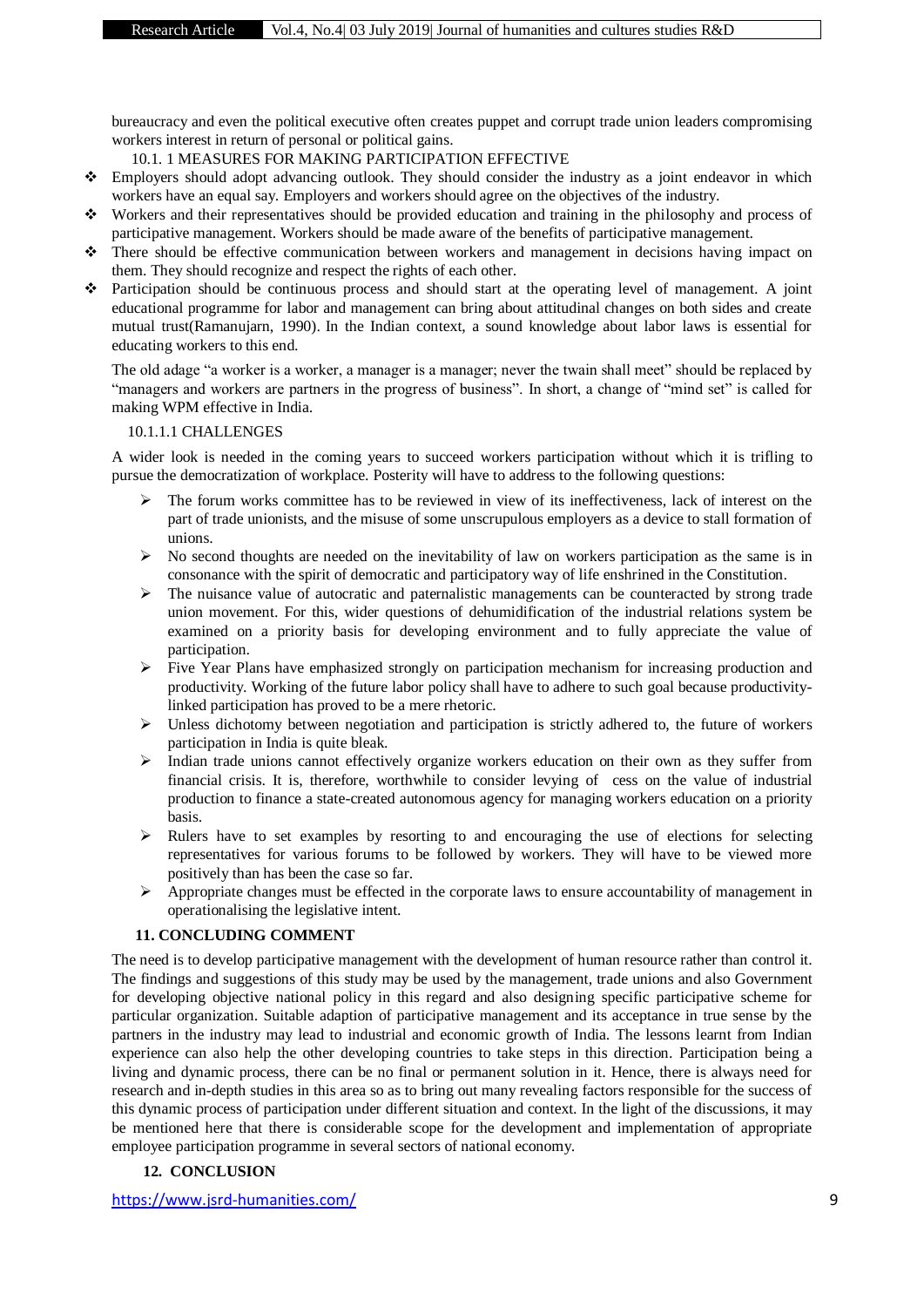Worker participation is indeed a productive mechanism for any organization. But its mere implementation does not guarantee its success. Many a times, it gives a sense of false assurance to the management. Trade unions and employers, however, are demonstrating mixed reactions because of wider questions of interest relations and employers prerogatives being involved. This in fact has been, among others, one of the key reasons for its slow growth in India. In such circumstances, full-fledged participation of labor in management is not a practical proposition. Overall conclusion drawn from the study is that although participative schemes introduced by the Government of India have not met the desired level of success, different groups in organizational functioning have not lost faith in the utility of participative management for achieving organizational goals. The Government may lead, but the main factor for success depends upon how the managements of different organizations adopt themselves to this style of functioning and designing an effective scheme best suited to their organizations. Philosophy of participation will minimize the confusion about employee participation both inside and outside the organization. WPM crystallizes the concept of industrial democracy and indicates an attempt on the part of an employer to build employees into a team which works towards the realization of common goal. The major findings and suggestions would help improve existing level of WPM so that it may result in better relationship, better performance, greater productivity, healthy industrial climate and, above all, improved human resource practices.

### **13. SUGGESTIONS**

Important suggestions for making participative management success and reality include:

- Quest for industrial peace being the central preoccupation of employers, workers and the Government for a long time, emphasis should be on industrial peace for industrial growth and development. Suitable industrial climate is to be created.
- All employees should possess the basic knowledge of philosophy, operations and intent of participation within the corporate to promote joint working based on problem resolution rather than negotiating 'conflict'.
- $\checkmark$  Different in-house training and other suitable training programme can be arranged by management in consultation with recognized union and central trade union organizations to enable workers to discuss and contribute to the decisions in which they are to be involved.
- $\checkmark$  Workers education scheme could be considered as an avenue to create a condition where participative scheme will be success.
- The Government may enact suitable legislation in consultation with management association/employees organizations and central trade unions for introduction of workers participation scheme in any industry.
- $\checkmark$  With flexible broad online and the exact scope provided by the Government, management in consultation with the recognized union should finalize the scheme by taking into consideration the organizations internal variables and external environmental conditions which affect participation.
- $\checkmark$  The Government should motivate all public sector organizations to introduce appropriate participative schemes to lead in this direction as the model employer. More autonomy is to be given to the public sector and there should be less interference from concerned ministries and Bureau of Public Enterprises in day-to-day running of these organizations.
- $\checkmark$  Labor Commissions of each state with representatives from trade unions and managements may form a small cell at the state level to carry on the follow-up measures in every state as per the direction of the central cell.
- $\checkmark$  Personnel managers in consultation with the union may set up a committee to examine both the needs and constraints of the industrial relation processes and procedures in designing an appropriate participative scheme for their organizations. Team development technique in a workshop situation is useful.
- $\checkmark$  Success of participation arrangement primarily depends, inter alia, upon resolving the equation of workers participation versus collective bargaining. Political and legal intervention has to play a major role in this direction, apart from the re-thinking on the part of trade unions and managements.
- $\checkmark$  The whole gamut of decisions rather than matters related to production and welfare are to be incorporated in the scope of functions of different joint forums to succeed participative management.
- Besides formal schemes, much importance has to be given to informal methods like job enrichment and enlargement, group-decision making, individual counseling, etc. to change the management style of functioning.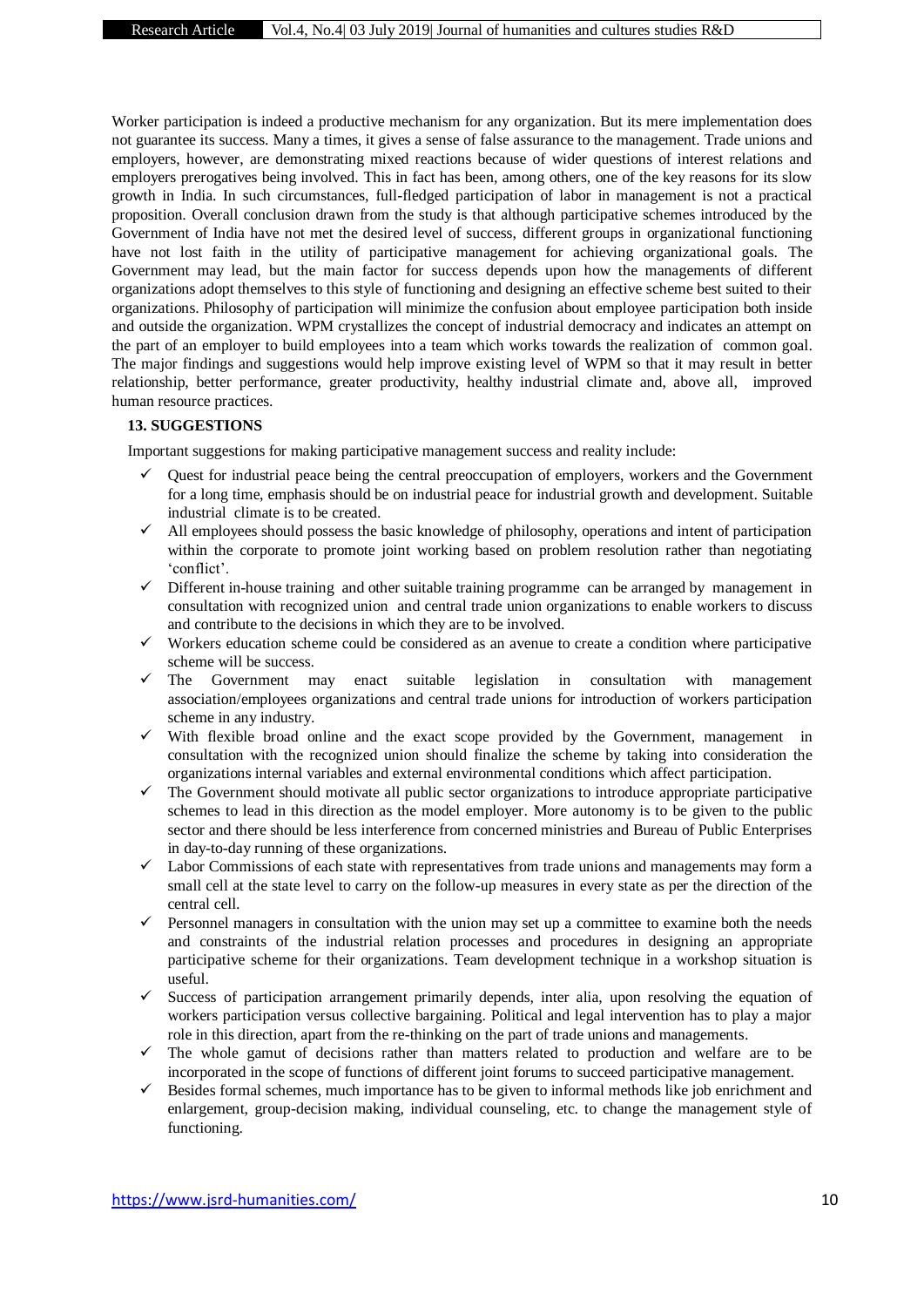- $\checkmark$  There is a need to strike a balance between collective bargaining and legislation as possible instruments for introducing WPM. Selective and careful legislative support is desired under the present Indian condition.
- $\checkmark$  By spending little extra amount, an organization sometimes earns much more than that by way of employee's loyalty, better equality and improved quantity of output. Normally, monetary motivation takes care of most of the labor turnover problems.
- $\checkmark$  Management should take care of successful implementation and dynamic function of suggestion scheme, works committee, joint council and shop council to reduce industrial conflicts.

#### **14. FUTURE RESEARCH SCOPE**

Future researches mainly shown ostentatiously its take on several mechanisms of workers participation technique and factors contributing to the efficaciousness of workers participation in management were ignored. Scope for future study lies in planning premises for determining content and context of agreement, sound feedback system model for prompt implementation, clear definition of objectives, rational goal setting model, implementation tool along with leadership skills, factors contributing to the efficaciousness of employee participation mechanism. These invite further study in this sphere. Participative management exists in more meaningful manner than earlier.

#### **15. ACKNOWLEDGEMENT**

The paper is devoted to **ALMIGHTY GOD** who always shows **HIS** blessings in all walks of my life.

#### **REFERENCES**

- [1] A final report (October 2014). *The promotion of employee ownership and participation, study prepared by the Inter-University Center for European commission's DG MARKT*(contract MARKT/2013/0191F2/ST/OP), ec.europa.eu/internal\_market/company/docs//modern/141028-studyfor-dg-markt\_en.pdf.
- [2] Armstrong, M.(2003). *A handbook of human resource management practices*(9th ed.), London: Kogan Page Limited.
- [3] Arrigo, G., and Casale, G. (February 2010). *Labor administration and inspection program, working document number 8, a comparative overview of terms and notions on employee participation,* International Labor Organization – Geneva.
- [4] Davis, TRV. (1997). *Open book management-its promises and pitfalls, organizational dynamics,* Winter, 7-19. .
- [5] Jacob, KK. and Mohan, S. (2003). *Industrial relations in public sector,* New Delhi, New Century Publications.
- [6] Java, S.A. and Okpu, T. (2014). Joint consultations and workers commitment in Nigerian banking industry, *International Journal of Business and Management,* 9(3), 53-63.
- [7] Kim, W. Chan, and Renee, Mauborgne. (July-August 1997). Fair process: managing in the knowledge economy *Harvard Business Review,* 65-75.
- [8] Kumar, A. & Taunk, A.(2013). Worker's participation in management : a case study of national thermal power corporation in India. *Wudpecker Journal of Sociology and Anthropology,* 1(1), 1-4.
- [9] Milner, E., Kinnell, M., and Usherwood. B.(1995). *Employee suggestion schemes: a management tool for the 1990's.* Library management, 16(3),3-8.
- [10]Narain, L.(1986). Worker's participation in public enterprises, Himalaya Publishing House, Mumbai.
- [11]Prasanna, N.K.K., and Desai, T.N.(2011). Quality circle implementation for maintenance management in petrochemical industry, *Journal of Engineering Research and Studies,* 2(1), 155-162.
- [12]Punekar, SD, Deodhar SB,and Sankaran, Saraswathi. (1999). *Labor welfare, trade unionism and industrial relations,* New Delhi, Himalaya Publishing House.
- [13]Ramanujam, G.( February 10, 1990). *Labor participation in management in Indian express,* New Delhi, 6.
- [14]Saini, 1991a, Ibid.
- [15]Saini.( 1991). *A socio-legal study of compulsory adjudication in industrial relations',* thesis submitted to the University of Delhi (Faculty of Law) for the award of Ph.D. degree..
- [16]Sen, R.(2012). *Employee participation in India, working paper no.40,* International Labor Office, Geneva.
- [17]Singh, K. and Siwach, M.(2013). *Worker's participation in management as ambivalence approach: A study of sugar industry of Haryana,* Global research analysis*,* 2(10), 52-53.

<https://www.jsrd-humanities.com/> 11